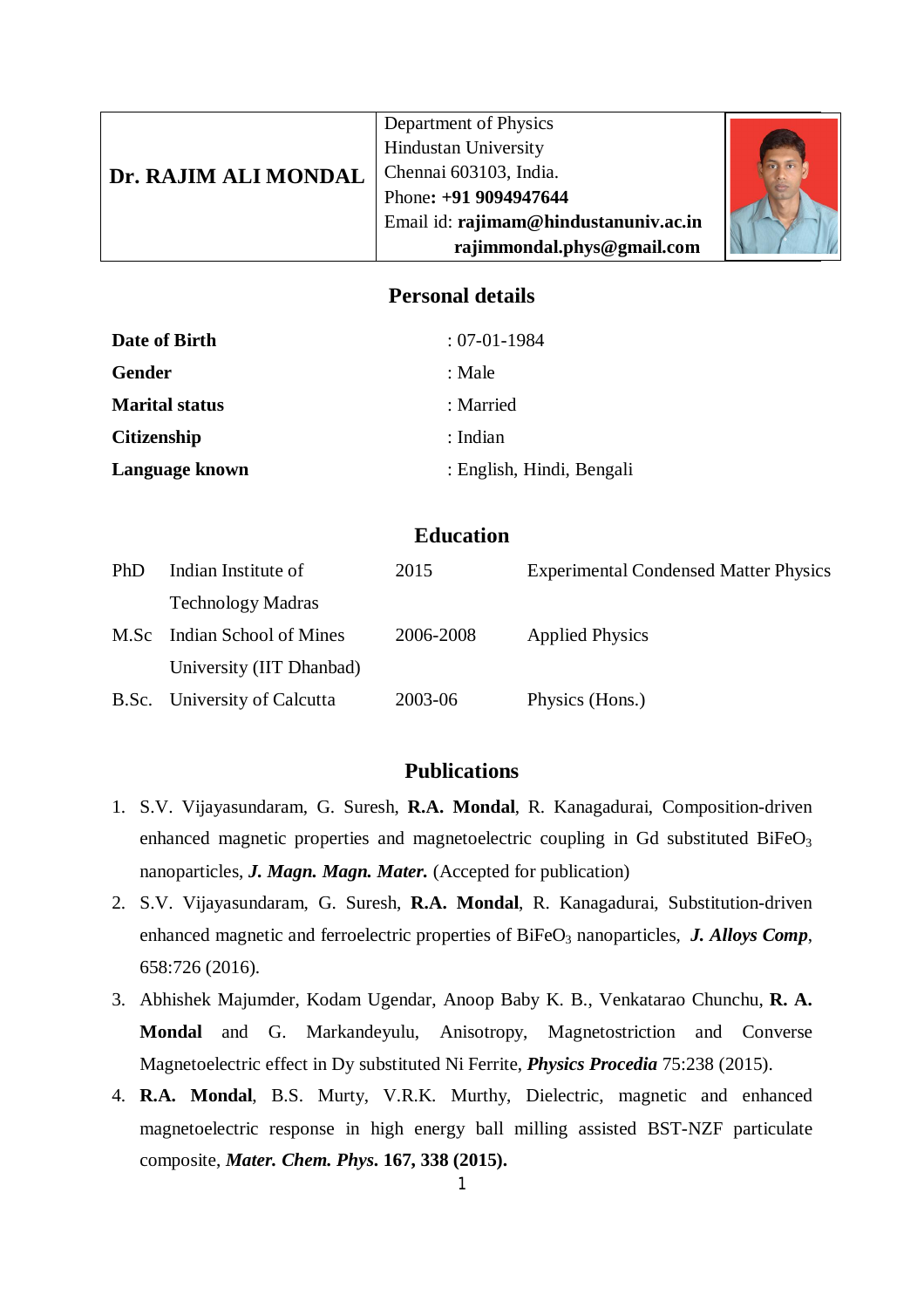- 5. **R.A. Mondal**, B.S. Murty and V.R.K. Murthy, Origin of magnetocapacitance in chemically homogeneous and inhomogeneous ferrites, *Phys. Chem. Chem. Phys***.** 17, 2432 (2015).
- 6. **R.A. Mondal**, B.S. Murty and V.R.K. Murthy, Grain size dependent phase transition and superparaelectric behavior of ferroelectric BST, *Phys. B: Condensed Matter* 461, 10 (2015).
- 7. R. Ramchandra Kiran, **R.A. Mondal,** Venkatarao Chunchu, Magnetoelectric and inverse magnetoelectric effect in  $Co_{1.2}Fe_{1.7}Nb_{0.1}O_4$ , *International Journal of Engineering* **Technology**, *Management and Applied Sciences* 5, 547 (2015).
- 8. **R.A. Mondal**, B.S. Murty and V.R.K. Murthy, Temperature and frequency dependent electrical properties of NiCuZn ferrite with CuO-rich grain boundary segregation, *J. Alloys Comp***.** 595, 206 (2014).
- 9. **R.A. Mondal**, B.S. Murty and V.R.K. Murthy, Maxwell-Wagner polarization in grain boundary segregated NiCuZn ferrite, *Curr. Appl. Phys.* 14, 1727 (2014).
- 10. R. Ramchandra Kiran, **R.A. Mondal**, Sandhya Dwevedi, G. Markandeyulu,Structural, magnetic and magnetoelectric properties of Nb substituted Cobalt Ferrite, *J. Alloys Comp*. 610, 517 (2014).

#### **Conferences and Workshop**

- 1. **R.A. Mondal**, V.R.K. Murthy and B.S. Murty, Effect of Cu substitution on dielectric and magnetic properties of NiZn ferrite, *International conference on recent trends in advance materials (ICRAM), 2012, Vellore*.
- 2. **R.A. Mondal**, B.S. Murty and V.R.K. Murthy, Impedance spectra of NiCuZn ferrite with grain boundary segregation, *International Symposium for Research Scholars (ISRS), IIT Madras 2012, Chennai.*
- 3. **R.A. Mondal**, B.S. Murty and V.R.K. Murthy, Superparaelectric behavior in ferroelectric Ba<sub>0.9</sub>Sr<sub>0.1</sub>TiO<sub>3</sub>, *International Symposium for Research Scholars (ISRS), IIT Madras 2014, Chennai.*
- 4. S. V. Vijayasundaram, Govindarajan, Suresh, **Rajim Ali Mondal**, R. Kanagaduraia, Rare-earth Gd Substituent Driven Tuned Ferromagnetism and Enhanced Magnetoelectric coupling in BiFeO3 Nanoparticles, *International Conference on Magnetic Materials and Applications (ICMAGMA 2015) VIT Vellore, India*.
- 5. Atom Probe Tomography (IIT Madras).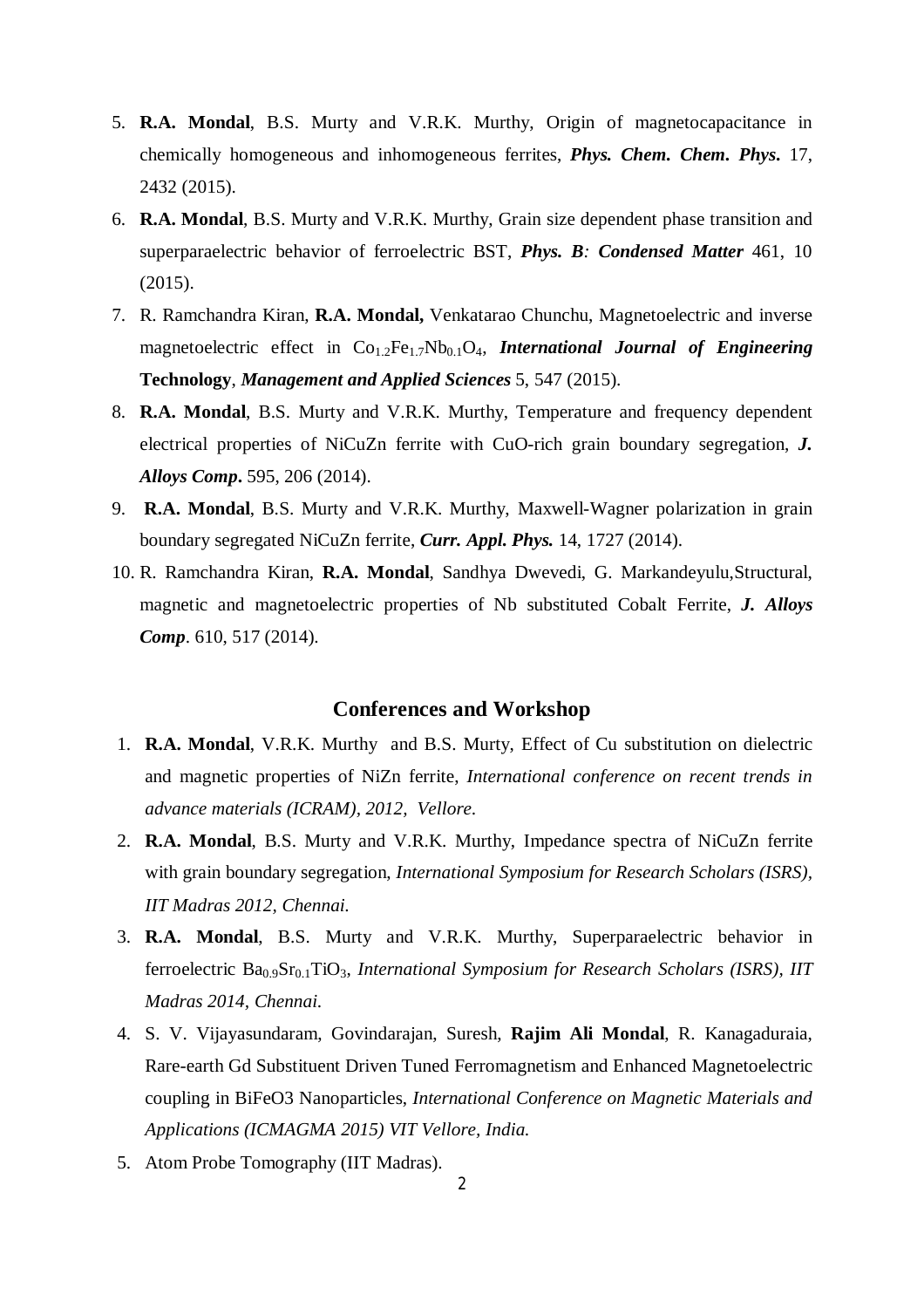# **Achievements and Awards under National/International level**

- $\triangleright$  Gate qualification, 2009, Percentile 93.17, All India Rank 365.
- NET qualification (UGC), June, 2011, All India Rank 299.
- $\triangleright$  Best paper Award, International Symposium for Research Scholars on Metallurgy, Materials Science & Engg. (ISRS), 2012, IIT Madras, Chennai.
- IIT Madras Research Award, 2015.

## **Research Work**

**Name of Research Supervisors:** Prof. V.R.K. Murthy (Department of Physics, IIT Madras)

and Prof. B.S. Murty (Department of MME, IIT Madras).

**Title of Thesis:** Enhanced magnetoelectric and multifunctional properties of ferroelectric–

soft ferrite multiferroic nanocomposites.

#### **Major Skills**

#### **Synthesis skills:**

- Solid-state reaction
- Single mode and multimode microwave sintering
- Spark plasma Sintering
- $\bullet$  High energy ball milling
- Simoloyer Milling
- **Characterization skills:**
- X-ray diffractometer (XRD)
- Magnetostriction and piezoelectric coefficient
- LCR impedance analysis
- Transmission Electron Microscopy
- Polarization (P) and Electric field (E) response
- Magnetoelectric (ME) coefficient measurement
- Resistivity measurement
- Electrical and magnetic poling
- X-ray diffraction (Rietveld Refinement GSAS with EXPGUI)
- Raman Spectroscopy
- Scanning Electron Microscopy
- Atomic force Microscopy

#### **Instruments handled**

- Microwave test benches
- Microwave furnaces (Single-mode and Multi-mode)